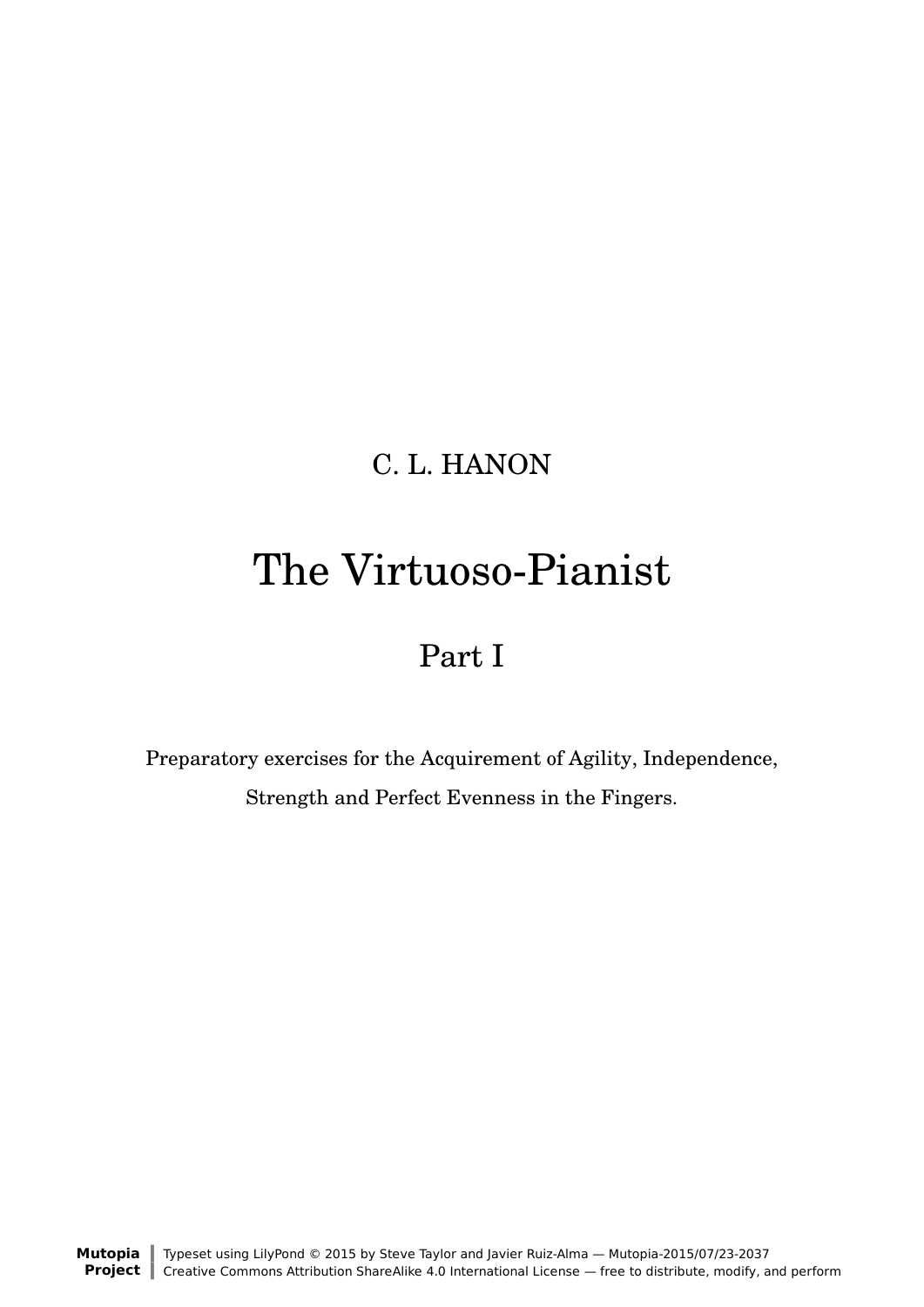Stretch between the fifth and fourth fingers of the left hand in ascending, and the fifth and fourth fingers of the right hand in descending.

For studying the 20 exercises in this First Part, begin with the metronome set at 60, gradually increasing the speed up to 108; this is the meaning of the double mark at the head of each exercise.

Lift the fingers high and with precision, playing each note very distinctly.



For brevity, we shall henceforward indicate only by their figures those fingers which are to be specially trained in each exercise; e.g., 3-4 in Nº 2; 2-3-4 in Nº 3, etc.

Observe that, throughout the book both hands are continually executing the same difficulties; in this way the left hand becomes as skilful as the right. Besides, the difficulties executed by the left hand in ascending, are exactly copied by the same fingers of the right hand in descending; this new style of exercise will cause the hands to acquire perfect equality.

As soon as Ex.1 is mastered, go on to Ex. 2 without stopping on the final note.

2

**Nº 1.**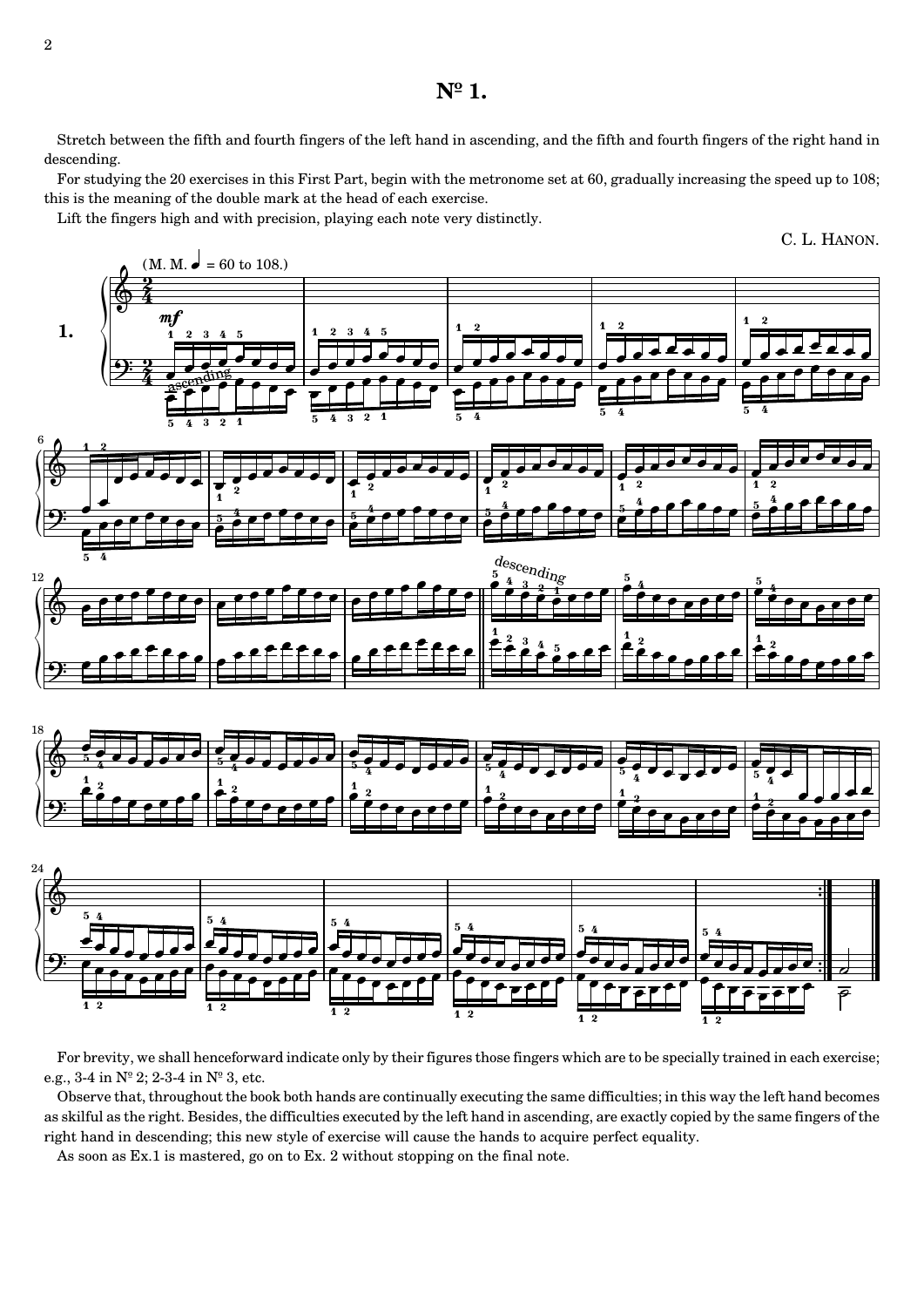#### **Nº 2.**

(3-4) When this exercise is mastered, recommence the preceding one, and play both together four times without interruption; the fingers will gain considerably by practising these exercises, and those following, in this way.



(1) The fourth and fifth fingers being naturally weak, it should be observed that this exercise, and those following it up to  $N^{\circ}$  31, are intended to render them as strong and agile as the second and third.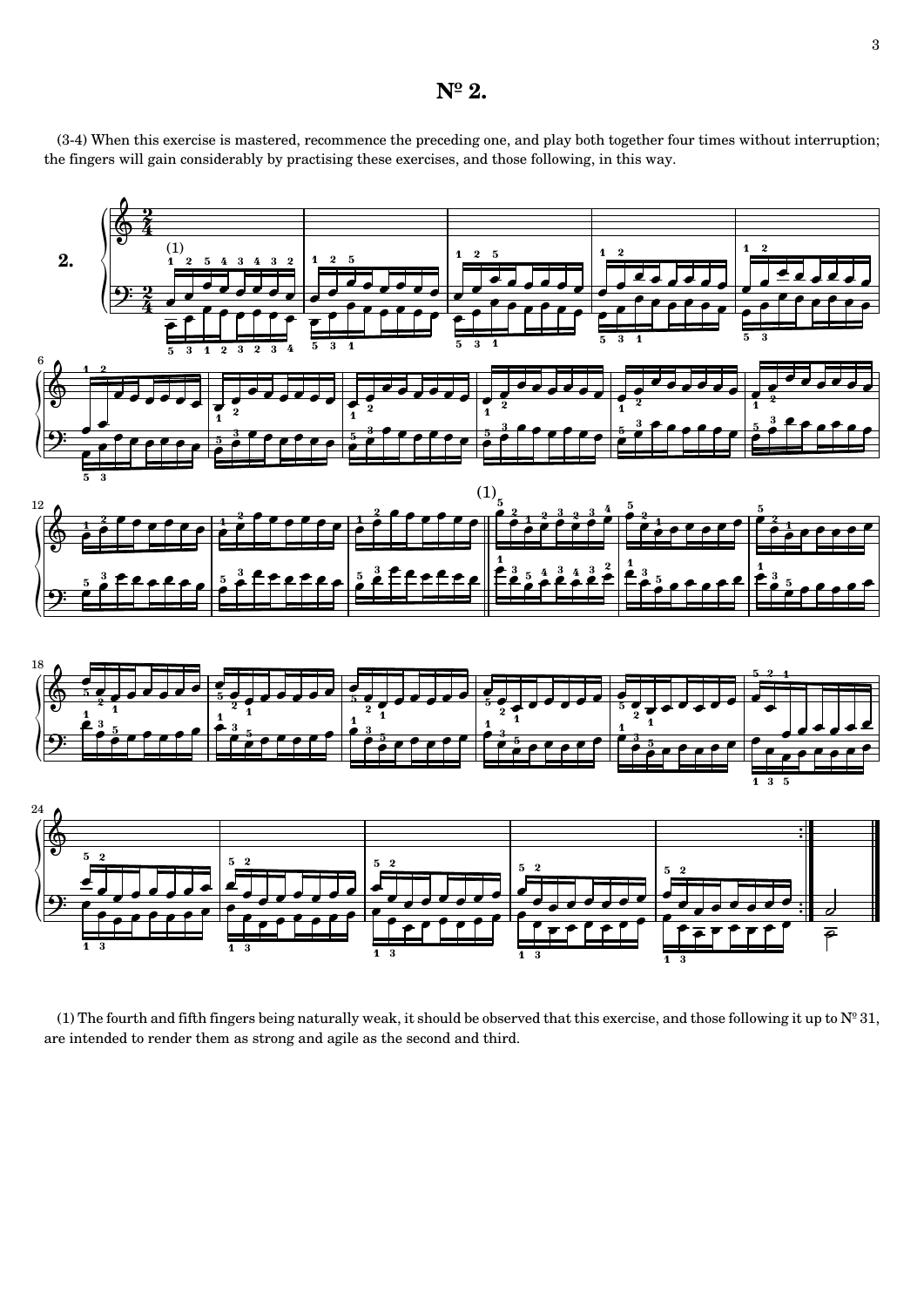#### **Nº 3.**

(2-3-4) Before beginning to practise  $N^{\circ}$  3, play through the preceding exercises once or twice without stopping. When  $N^{\circ}$  3 is mastered, practise  $N^{\circ}$  4, and then  $N^{\circ}$  5, and as soon as they are thoroughly learned play through all three at least four times without interruption, not stopping until the last note on page 6. The entire work should be practised in this manner. Therefore, when playing the numbers in the First Part, stop only on the last note on pp. 3, 6, 9, 12, 15, 18, and 21.

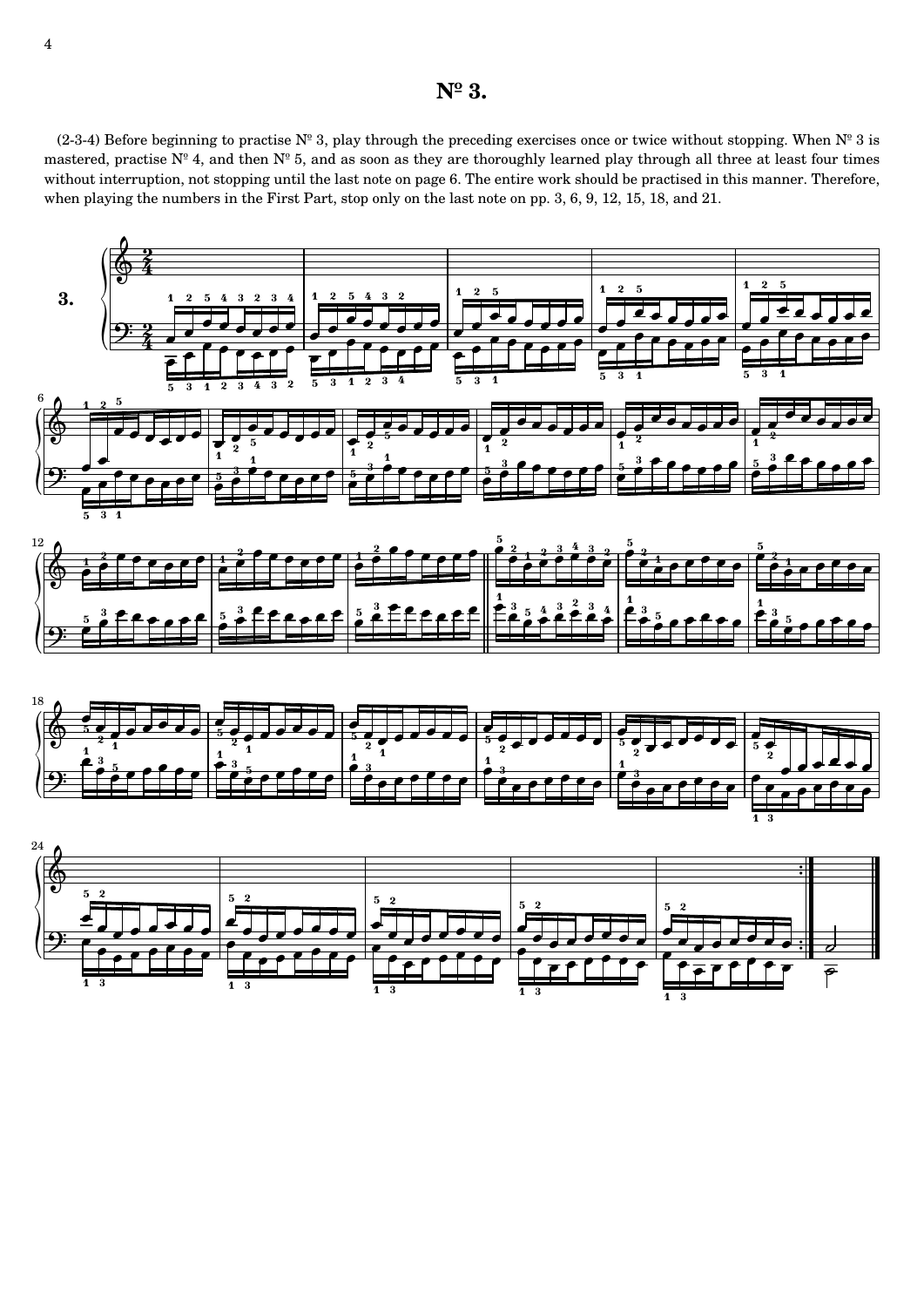$N^{\circ}$  4.

(3-4-5) (1) Special exercise for the 3rd, 4th and 5th fingers of the hand.

 $\overline{\mathbf{4}}$  $\overline{5}$ - 9  $(1)$ <sup> $\overline{?}$ </sup>  $\bf 6$  $(1)$ <sub>5</sub>  $\overline{\mathbf{5}}$ 12  $\overline{4}$ ि 18



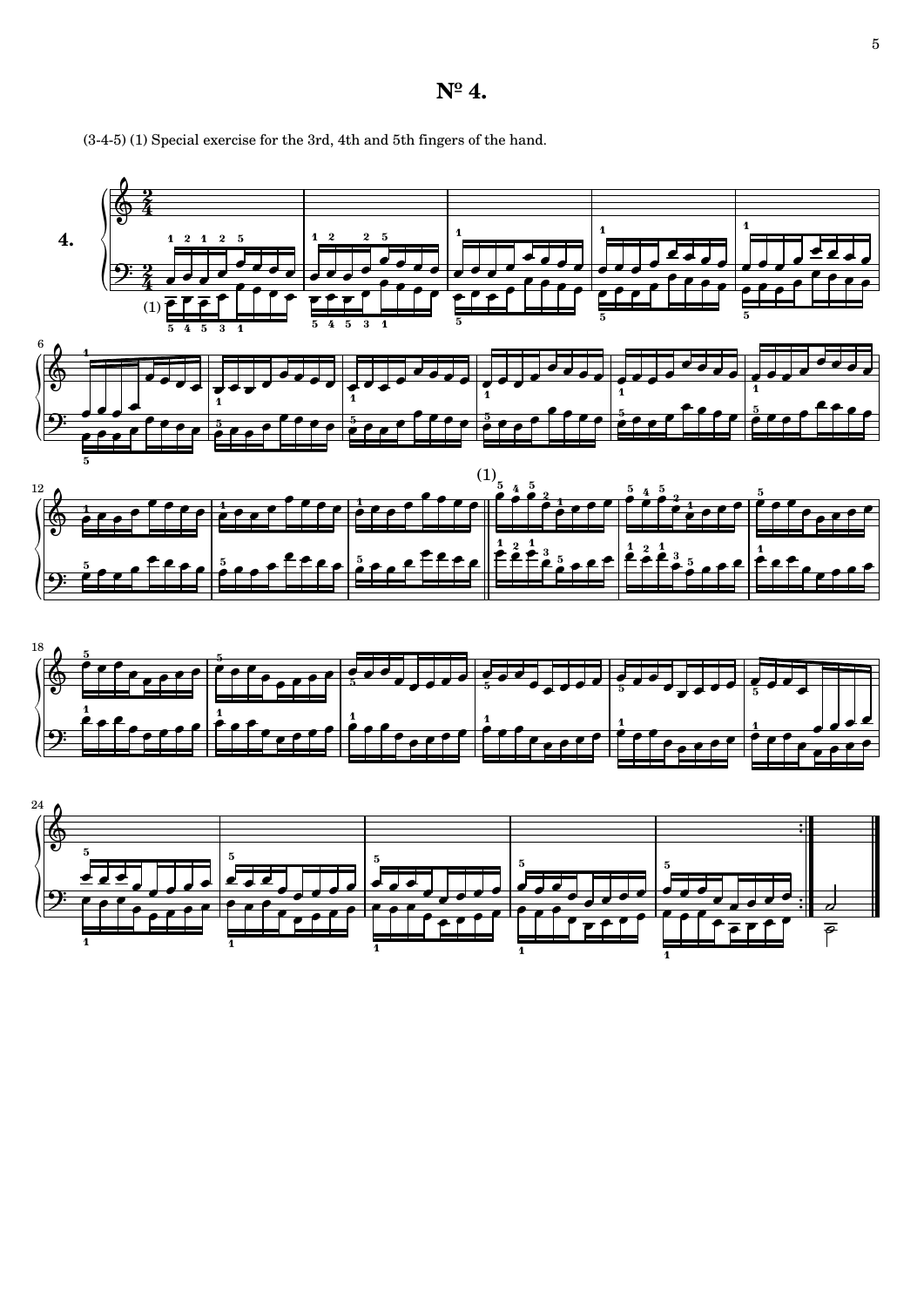**Nº 5.**



¬ ¬ ¬

 $\frac{1}{\sqrt{2}}$ 

¬

¬ ¬

¬ ¬

¬ ¬ ¬

¬ 5

¬

¬ ¬

¬ ¬

¬ .<br>5

¬

¬

¬ ¬

¬

 $\frac{1}{\sqrt{2}}$ 

¬ ¬

¬

¬ .<br>5

¬

¬

¬

¬

¬ ¬ ¬

¬

¬ ¬

¬ 5

¬

¬

¬

¬ 5

¬

¬

 $\frac{1}{\sqrt{1-\frac{1}{\sqrt{1-\frac{1}{\sqrt{1-\frac{1}{\sqrt{1-\frac{1}{\sqrt{1-\frac{1}{\sqrt{1-\frac{1}{\sqrt{1-\frac{1}{\sqrt{1-\frac{1}{\sqrt{1-\frac{1}{\sqrt{1-\frac{1}{\sqrt{1-\frac{1}{\sqrt{1-\frac{1}{\sqrt{1-\frac{1}{\sqrt{1-\frac{1}{\sqrt{1-\frac{1}{\sqrt{1-\frac{1}{\sqrt{1-\frac{1}{\sqrt{1-\frac{1}{\sqrt{1-\frac{1}{\sqrt{1-\frac{1}{\sqrt{1-\frac{1}{\sqrt{1-\frac{1}{\sqrt{1-\frac{1}{\sqrt{1-\frac{1$ 

¬

¬

--

 $\overline{P}$ ⇁

¬

¬ ¬

¬ ¬

¬

¬ ¬

(1-2-3-4-5) We repeat, that the fingers should be lifted high, and with precision, until this entire volume is mastered.

6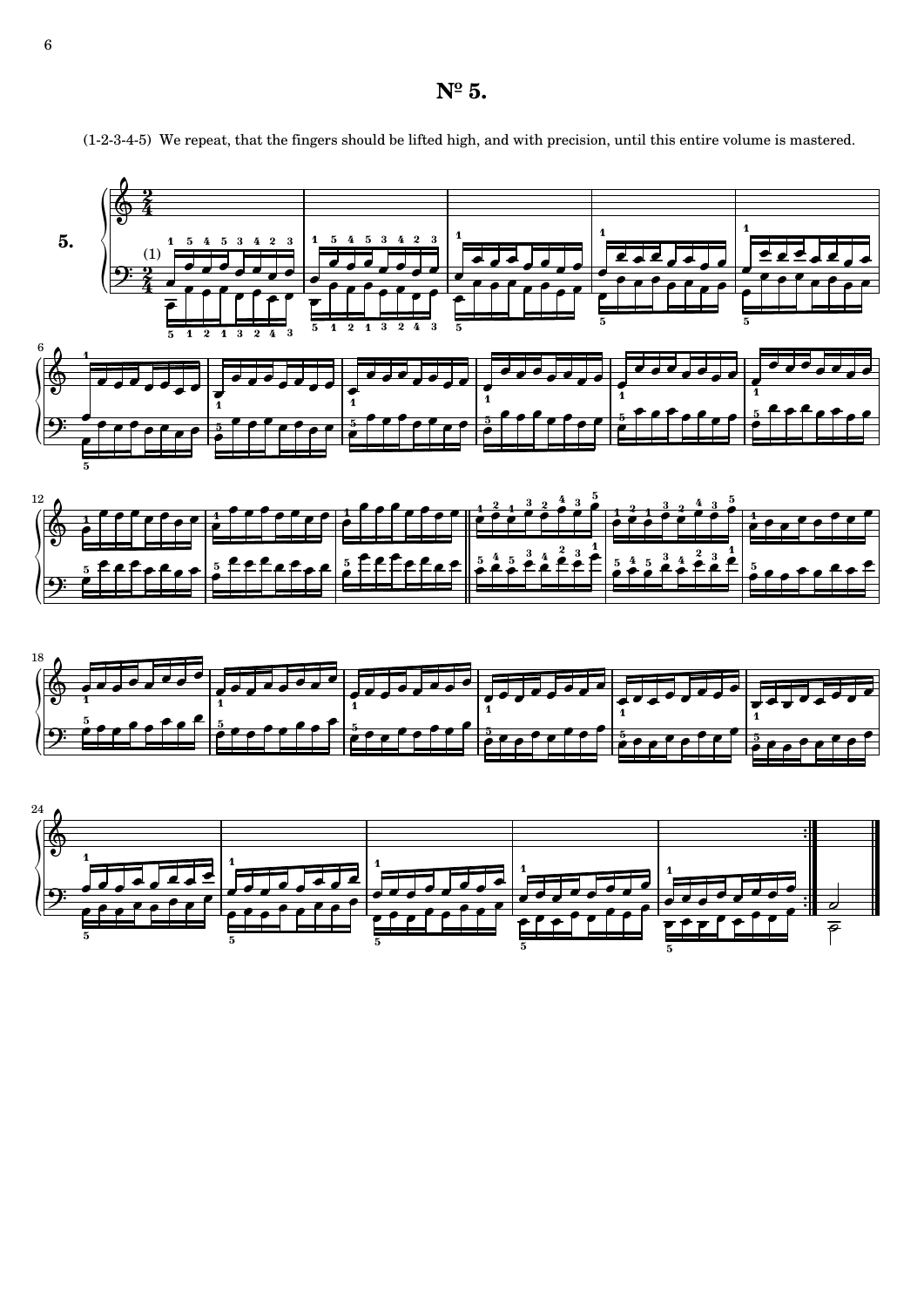(5) To obtain the good results which we promise those who study this work, it is indispensable to play daily, at least once, the exercises already learned.

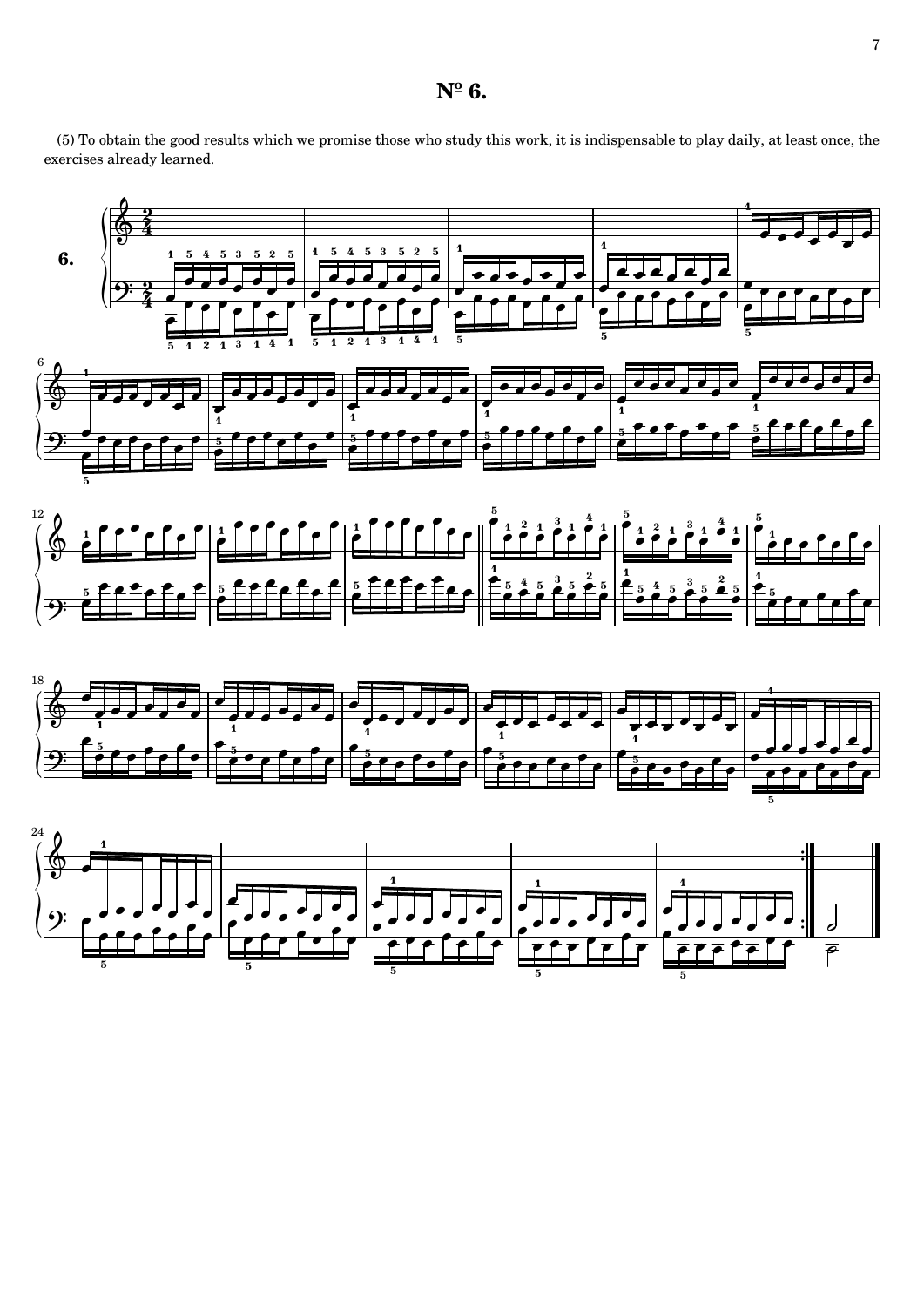**Nº 7.**



1

3

ر<br>1

(3-4-5) Exercise of the greatest importance for the 3rd, 4th and 5th fingers.

8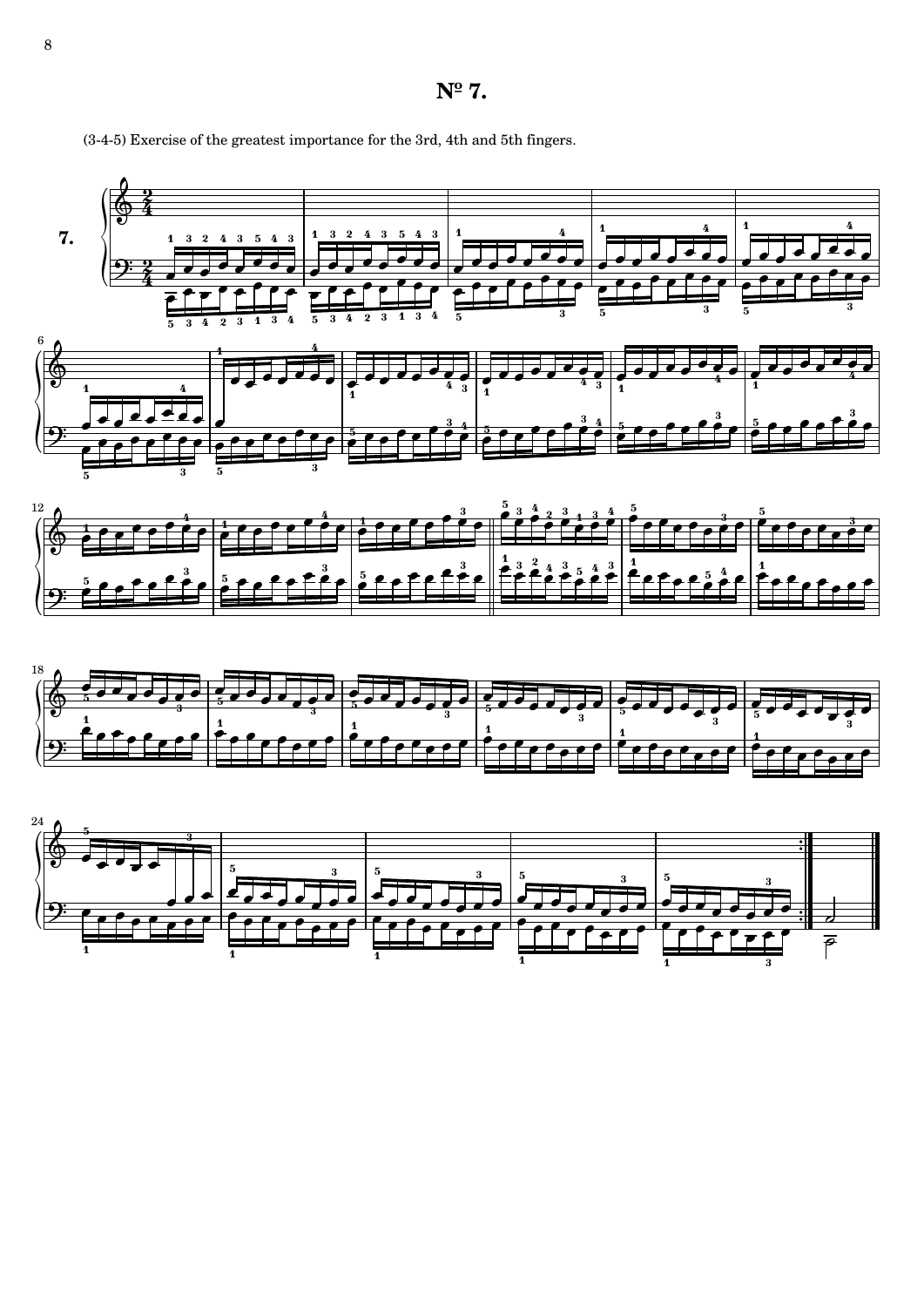







**Nº 8.**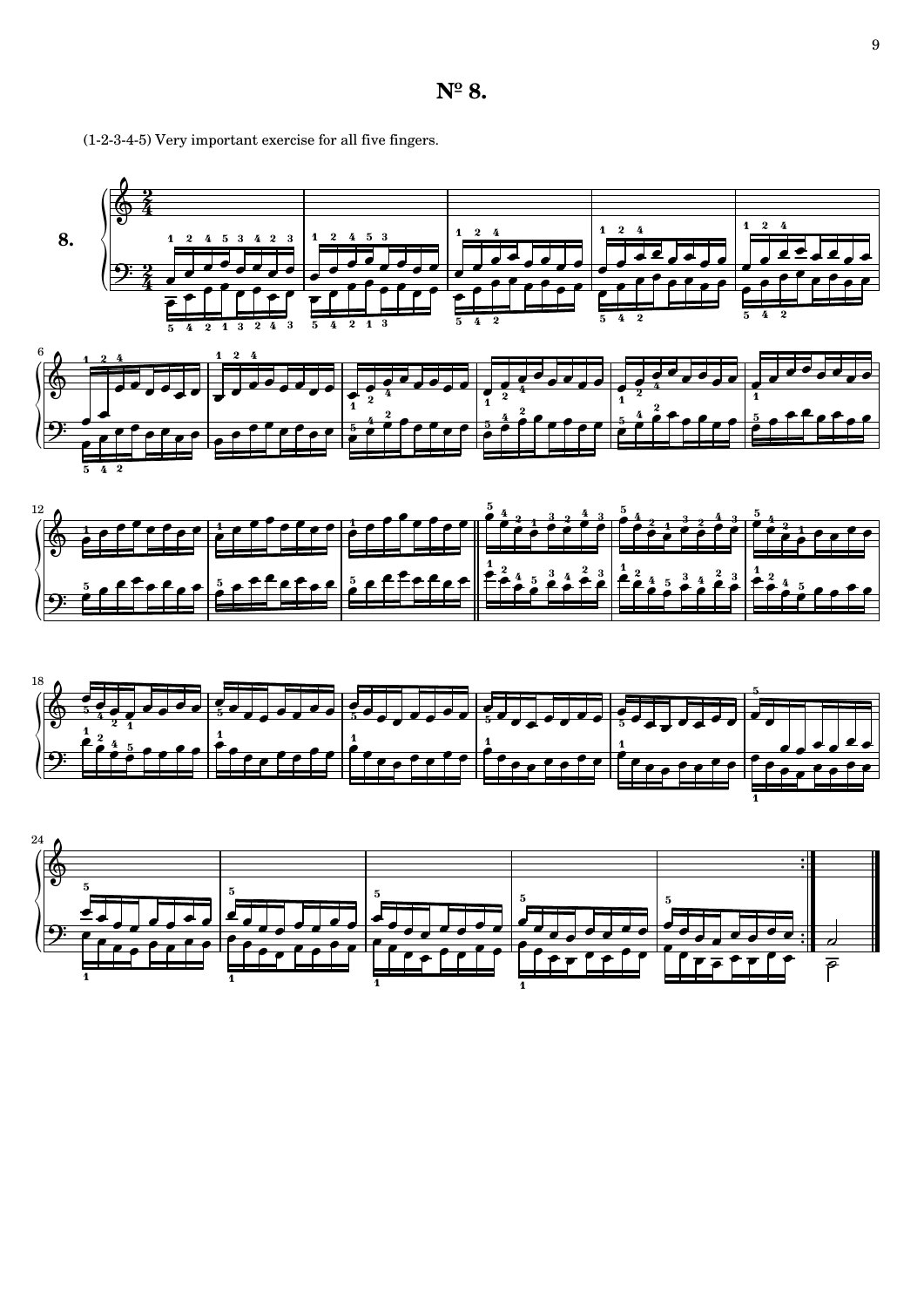







Extension of the 4th and 5th, and general finger-exercise.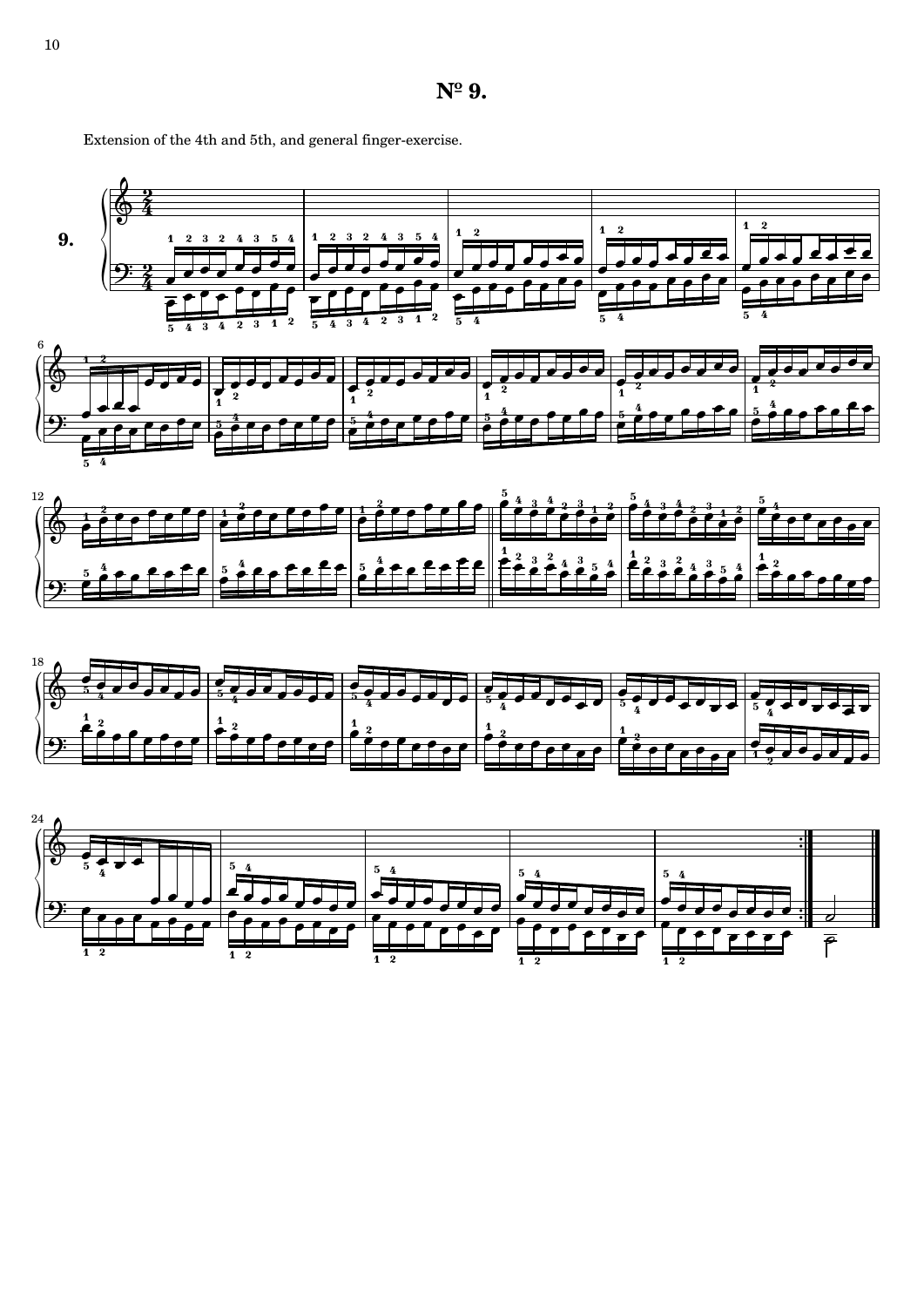## **Nº 10.**

(3-4) Preparation for the trill, for the 3rd and 4th fingers of the left hand in ascending (1); and for the 3rd and 4th of the right, descending (2).





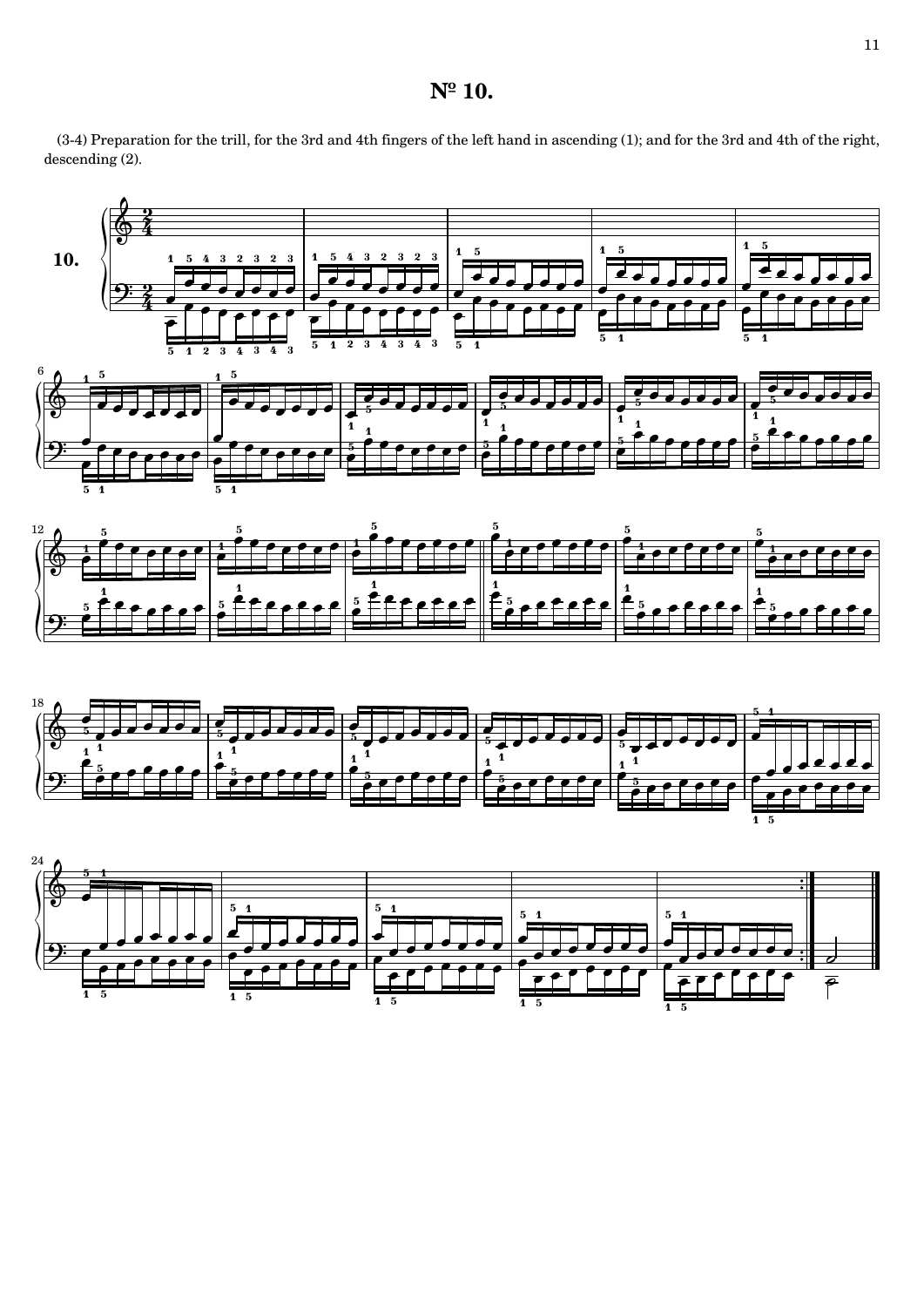



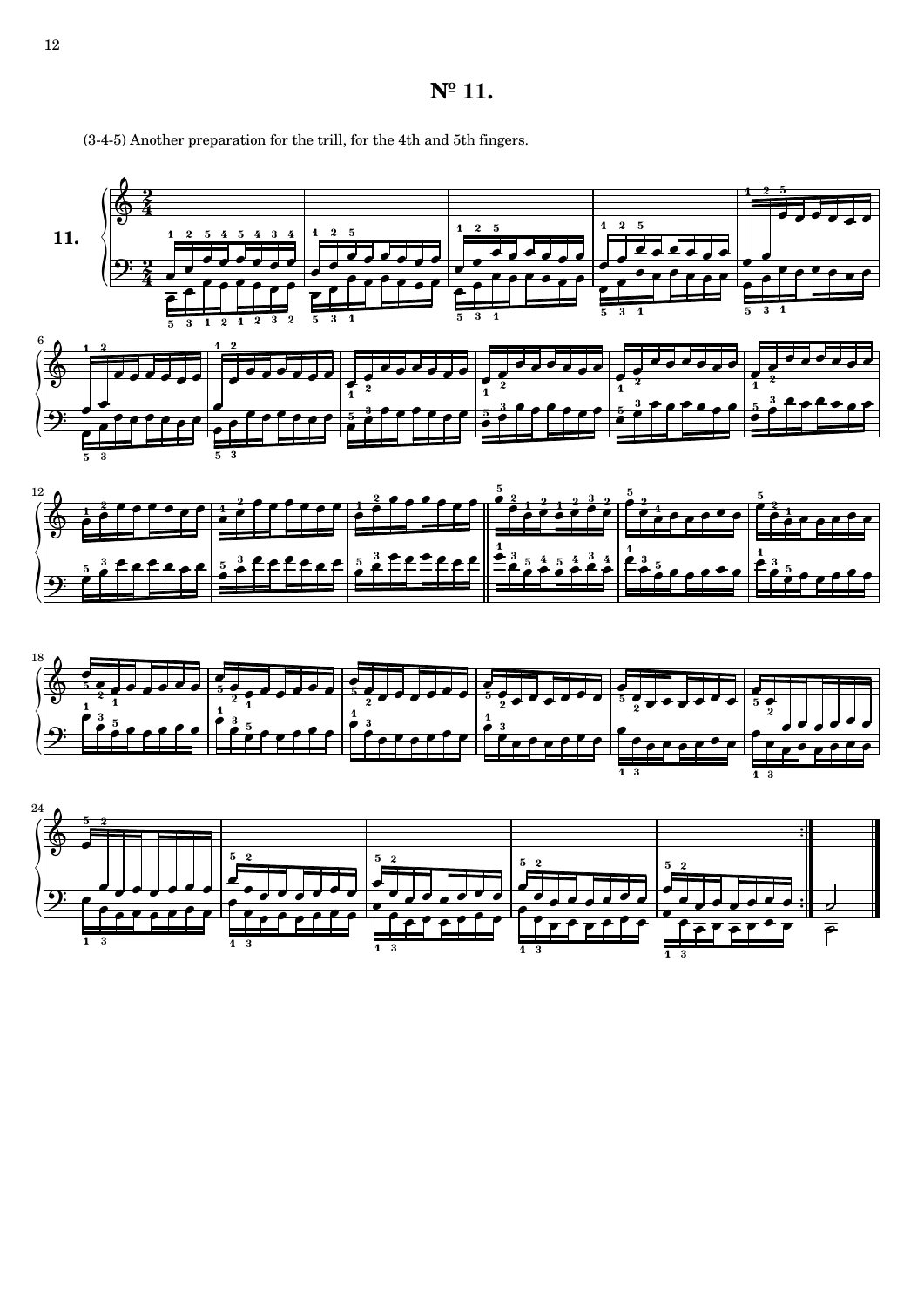Extension of 1-5, and exercise for 3-4-5.

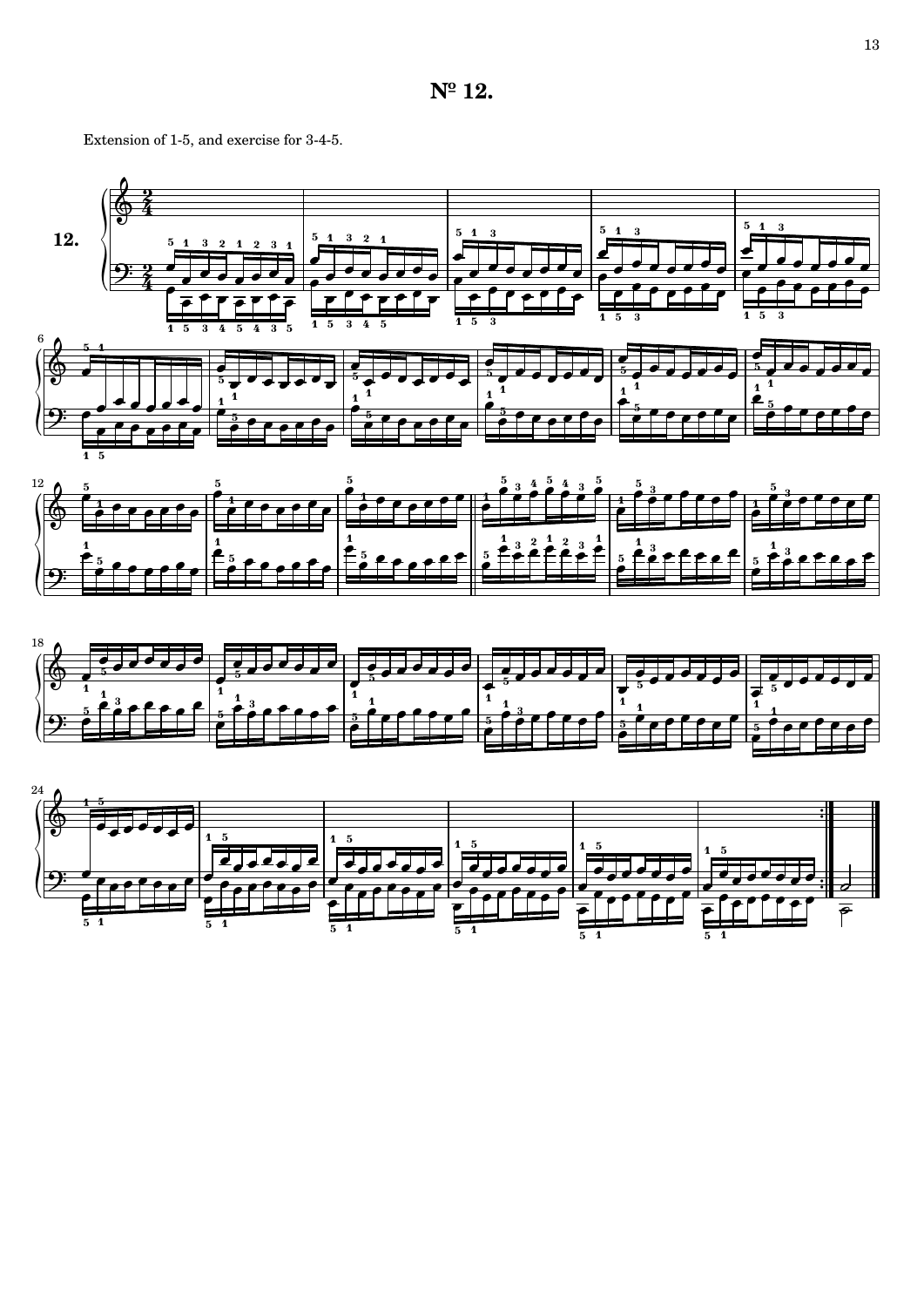**Nº 13.**







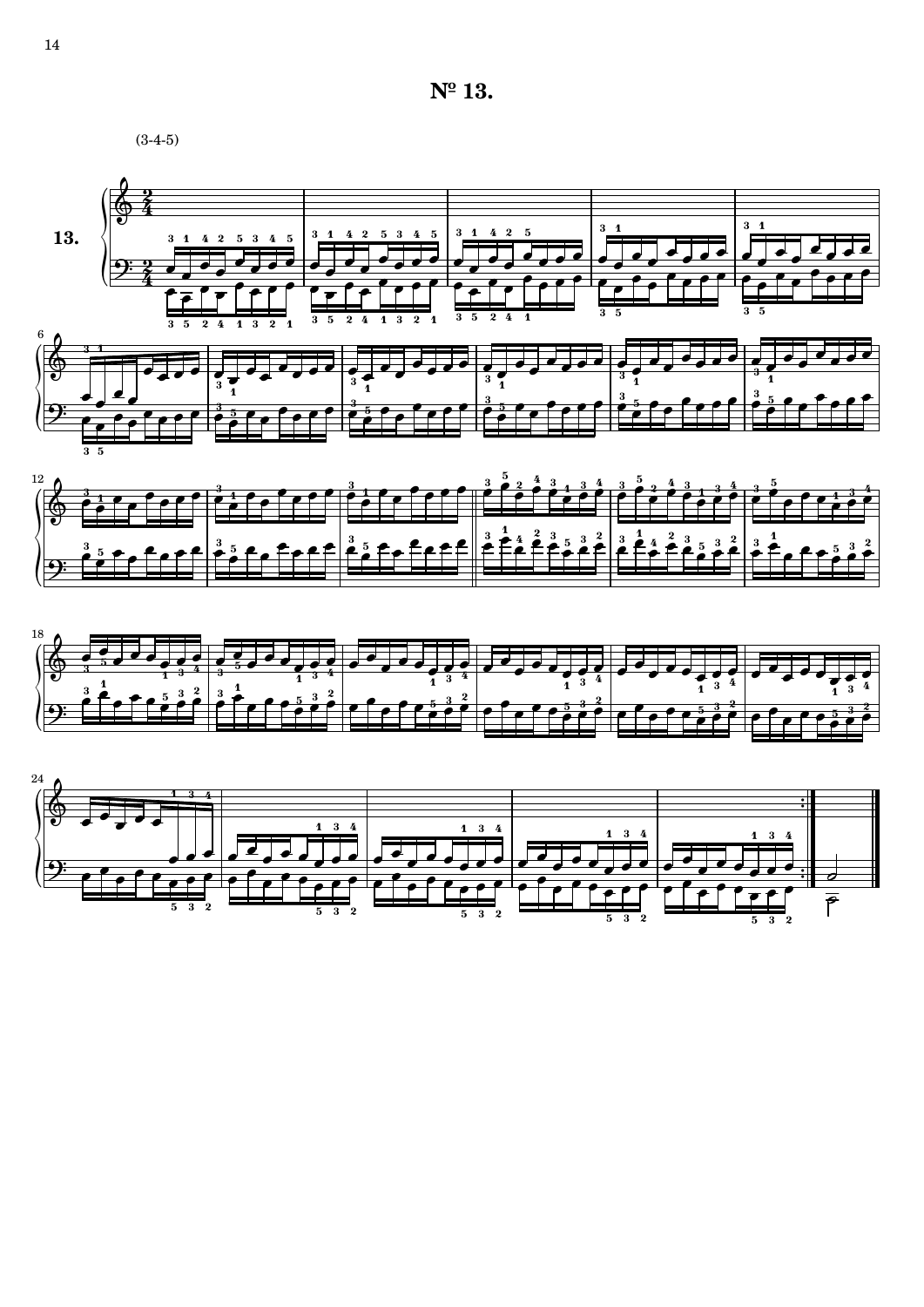## **Nº 14.**

(3-4) Another preparation for the trill, for the 3rd and 4th fingers.



้<br>3

5

1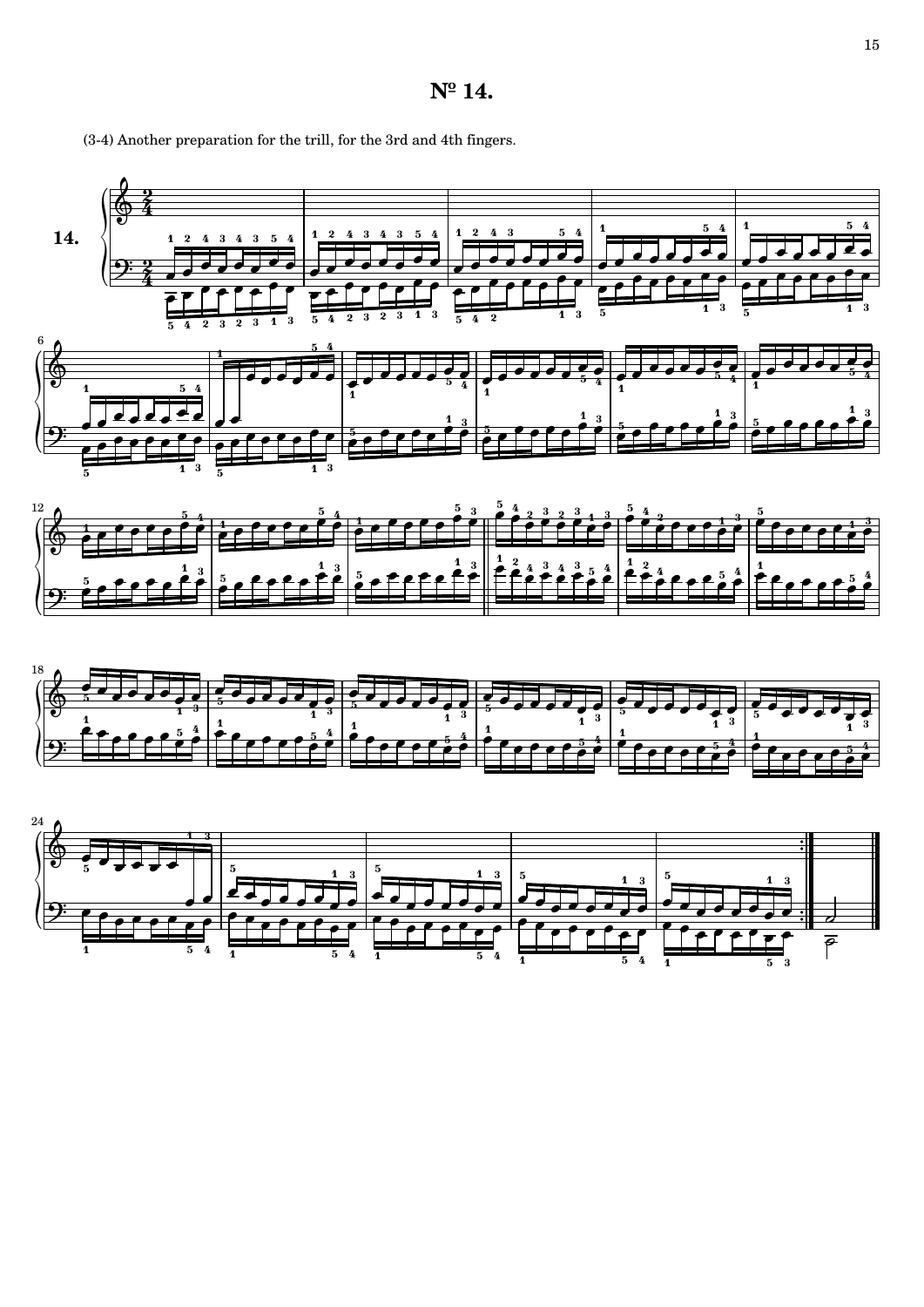





Extension of 1-2, and exercise for all 5 fingers.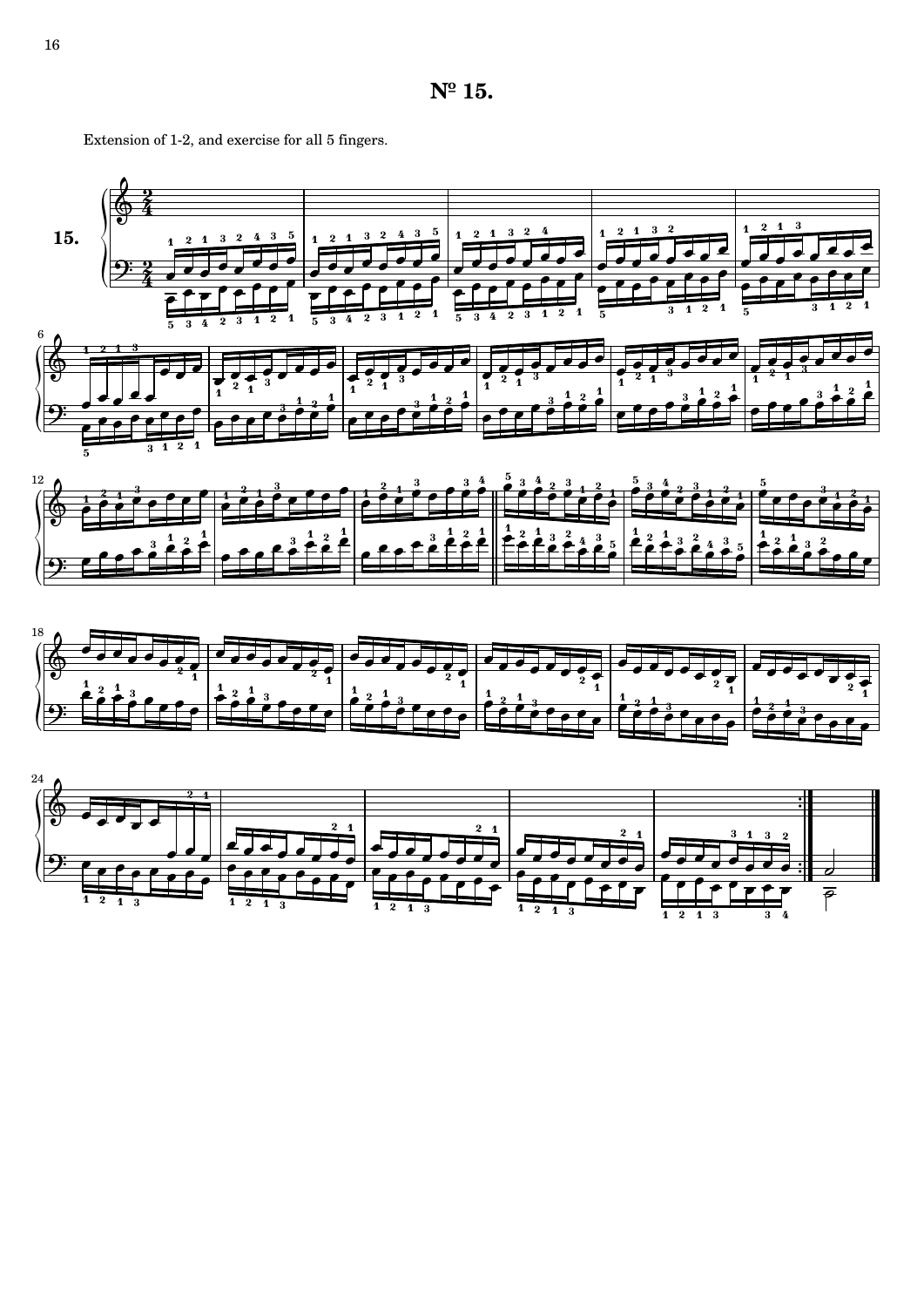## **Nº 16.**

Extension of 3-5, and exercise for 3-4-5.

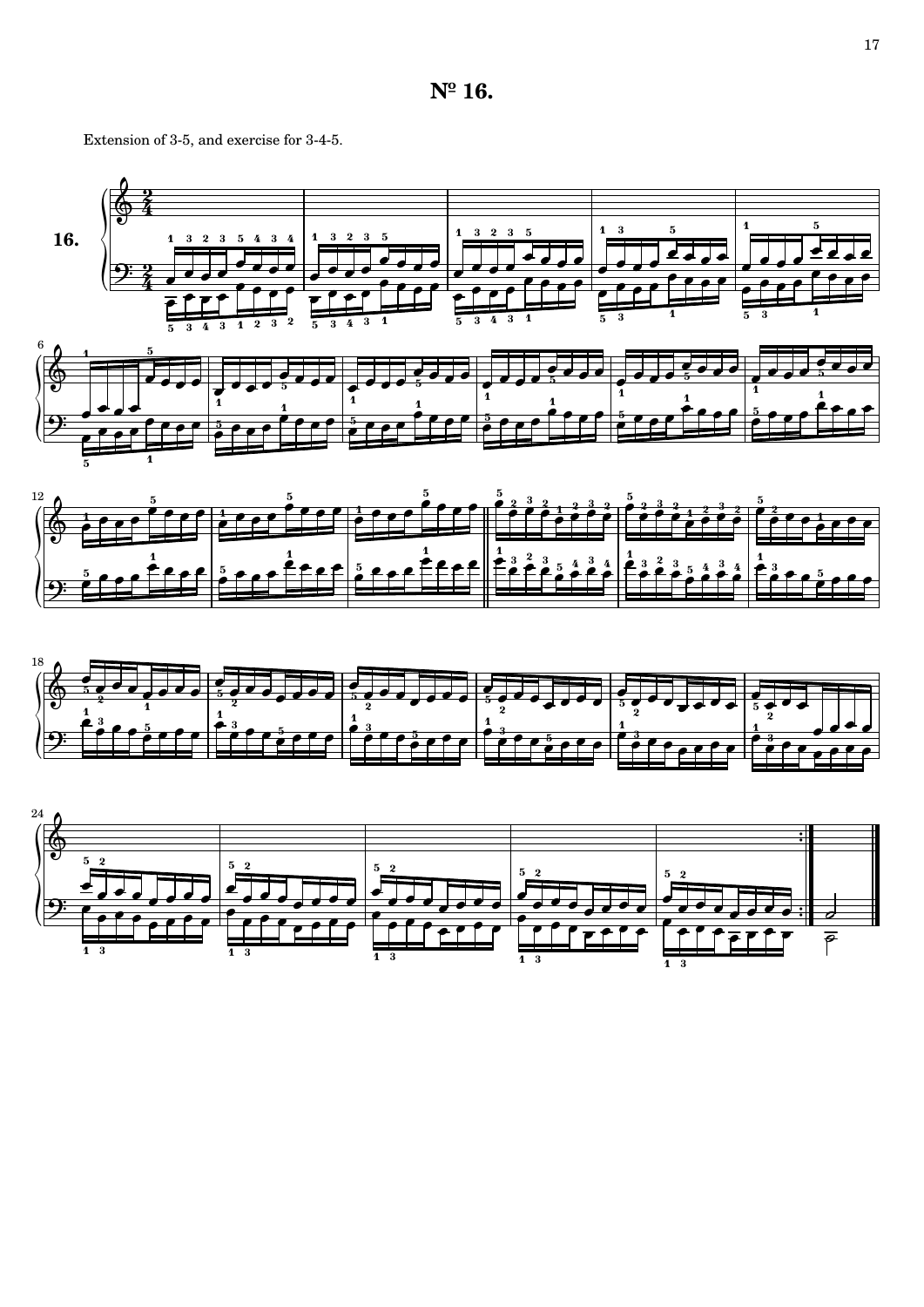

Extension of 1-2, 2-4, 4-5, and exercise for 3-4-5.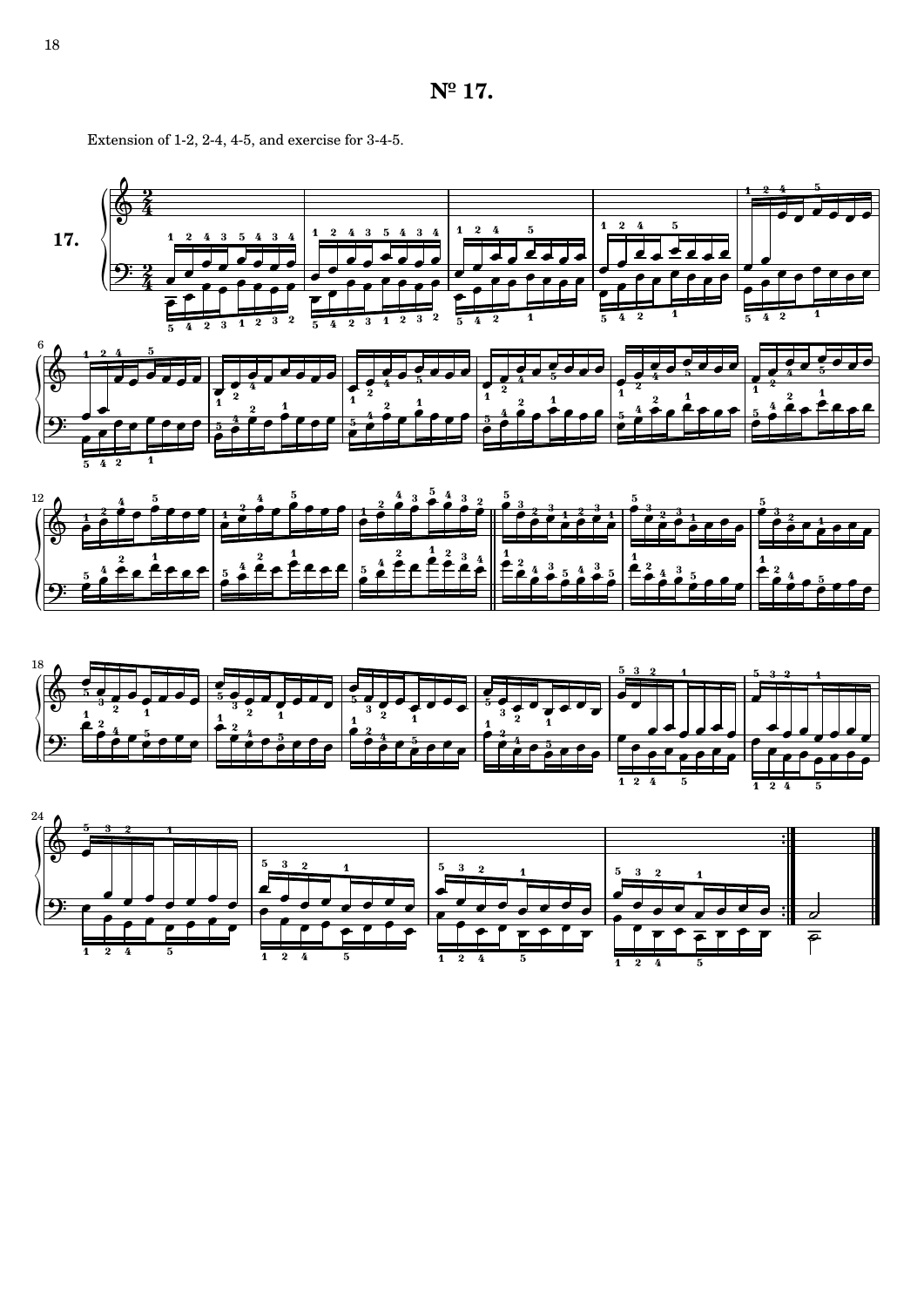#### **Nº 18.**

 $(1-2-3-4-5)$ 





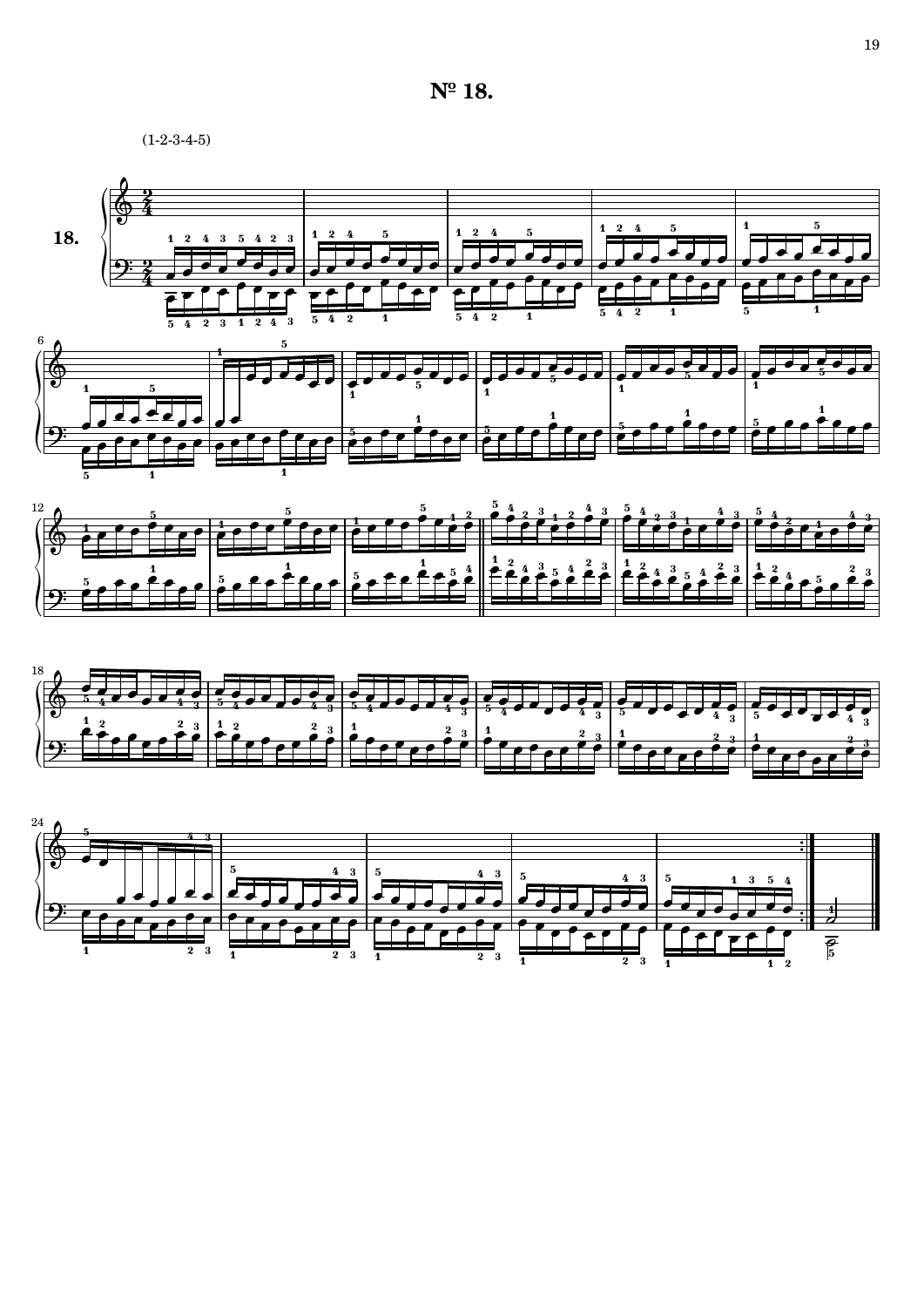**Nº 19.**